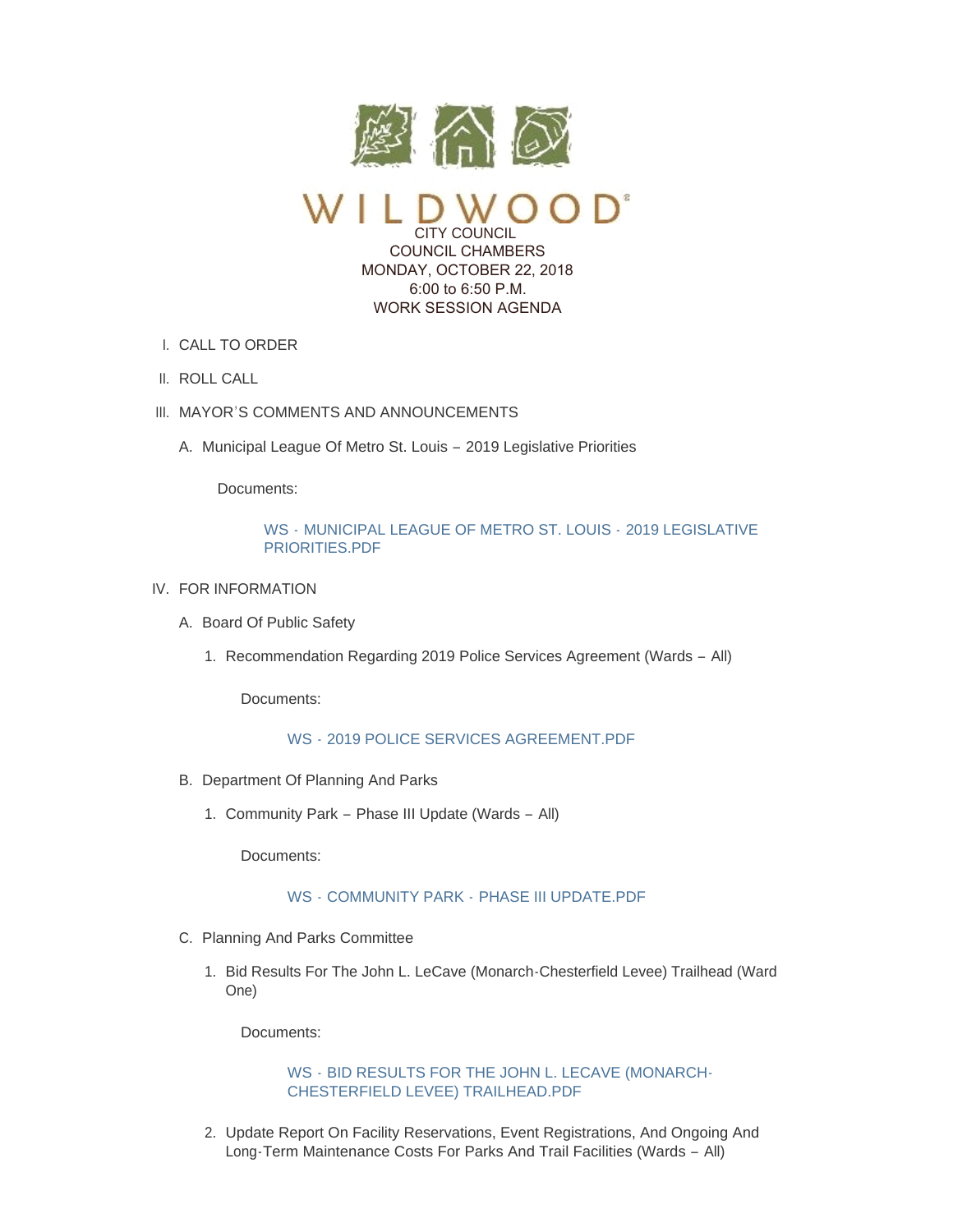Documents:

### WS - [UPDATE REPORT ON FACILITY RES. EVENT REG. ONGOING AND](https://www.cityofwildwood.com/AgendaCenter/ViewFile/Item/17563?fileID=24896)  LT MAIN. COST FOR PARKS AND TRAIL FACILITIES.PDF

3. Update On Parks And Recreation Action Plan (Wards - All)

Documents:

# WS - [PARKS AND RECREATION UPDATE.PDF](https://www.cityofwildwood.com/AgendaCenter/ViewFile/Item/17564?fileID=24897)

- D. Rural Internet Access Committee
	- 1. Rural Internet Access Update (Wards All)

Documents:

### WS - [RURAL INTERNET ACCESS UPDATE.PDF](https://www.cityofwildwood.com/AgendaCenter/ViewFile/Item/17567?fileID=24902)

E. Construction Project Update (Wards - All)

Documents:

### WS - [CONSTRUCTION PROJECT UPDATE 10-15-2018.PDF](https://www.cityofwildwood.com/AgendaCenter/ViewFile/Item/17568?fileID=24898)

- V. FOR ACTION
	- A. Administration/Public Works Committee
		- 1. Audio Visual Enhancements (Wards All)

Documents:

#### WS - [AUDIO-VISUAL ENHANCEMENTS.PDF](https://www.cityofwildwood.com/AgendaCenter/ViewFile/Item/17623?fileID=24922)

- B. City Administrator
	- Funding Of Additional Deer Distance Sampling (Ward All) 1.

Documents:

#### WS - [FUNDING OF ADDITIONAL DEER DISTANCE SAMPLING.PDF](https://www.cityofwildwood.com/AgendaCenter/ViewFile/Item/17592?fileID=24912)

- C. Department Of Planning And Parks
	- 1. Complete Count Committee For 2020 Census

Documents:

### WS - [COMPLETE COUNT COMMITTEE FOR 2020 CENSUS.PDF](https://www.cityofwildwood.com/AgendaCenter/ViewFile/Item/17575?fileID=24899)

D. EXECUTIVE [CLOSED] SESSION: Legal Actions, Causes Of Action, Litigation Or Privileged Communications Between The City's Representatives And Its Attorneys [RSMO 610.021(1) 1994]